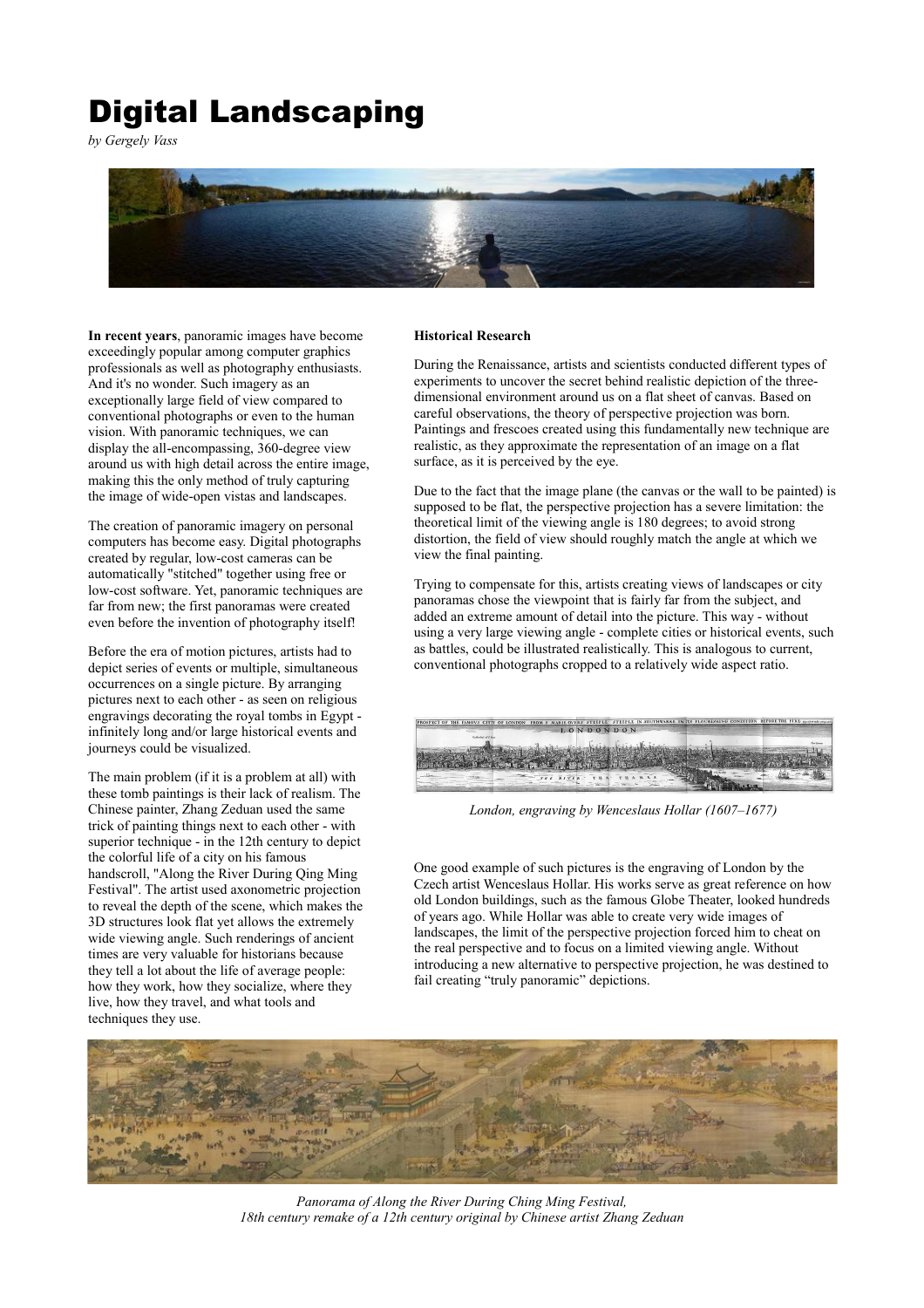

*Panorama of Edinburgh from the top of St Giles Cathedral on the Royal Mile, Robert Barker.*

## **Panoramic Painting**

Scottish artist and business man Robert Barker created the first "proper" panoramic paintings in the late 18th century. His "immersive" images depicted the entire surroundings on a single cylindrical canvas stretched all the way around the front of the viewer. The main contribution of his technique was to drop the idea of flat imageplane and perspective projection in favor of using a circular canvas and cylindrical projection. In his imagery, one can clearly see the curved outlines of buildings that otherwise are always straight on conventional perspective images. These curved lines are not some sort of defect, however; if viewed properly on a cylindrical surface, the illusion is perfect.

Cylindrical projection is just as accurate and precise as perspective projection, as long as we do not flatten the images that are supposed to surround us on a cylindrical wall.

Barker begun his work on panoramic paintings of Old Edinburgh in 1796, and quickly filed a patent to protect his invention shortly thereafter. His system of representing an entire surround landscape through painting was so successful that he set up multiple buildings in which he showcased panoramas of old cities and historical events. These paintings were hosted in large, purpose-built structures to accommodate huge panoramas: which were more than 10m (40 feet) high and 26m (85 feet) in diameter.



*Cross section of Robert Barker's Panorama, Leicester Square, London, 1789* 

Visitors reached the viewing platform by a short staircase in the darkness, to heighten the sensation of standing in front of the naturally lit circular rotunda. Without movie theaters or television at the time, these demonstrations were a big hit and proved to be the best attempts to make a realistic record of the world around us. People payed a considerable amount of money to be able to virtually experience a journey across time and place, and to be "in" some great historical event or distant place of natural beauty.

During the 19th century, panoramas became an early form of mass entertainment in European and American cities. To draw more audience into the shows, different versions of the illusion have emerged, including moving panoramas and dioramas. The latter is a partial or complete panoramic image displayed in a highly specialized theater utilizing moving layers of paintings, dynamic lighting, and real scenery and special effects to further enhance the realism. Before co-inventing daguerreotype (the first widely used method of photography) Louis Jacques Mandé Daguerre was the inventor and a master designer and painter of such theatrical stage illusions.

Daguerreotype, the first commercial photographic process, used silvercoated copper plates to produce highly detailed images. Shortly after its 1839 invention – when panoramas and dioramas were popular – photographers tried to create panoramas by placing two more daguerreotype plates side by side. Cameras using a point-like aperture and a flat light-sensitive plate (as do most cameras) produce perspectively projected images, so when the photos are placed next to each other, they will not produce a perfect panoramic effect. The edges of the images will be very apparent even if aligned perfectly.



*San Francisco from Rincon Hill, 1851; (c1910 Martin Behrman)*

To make panoramic photos that are not cropped perspective images, cameras first had to be modified. The first panoramic cameras with the crucial feature of panning with a relatively steady speed were rather difficult to build and use, thus original panoramic plates are very rare. With the invention of flexible film in 1888, a new wave of commercial panoramic cameras with a rotating lens or a rotating camera body were introduced.

Swing-lens cameras have a lens that rotates around the camera's rear nodal point as the photograph is taken, and a slit exposes the vertical strip of film that is aligned with the axis of the lens. These cameras are able to scan the viewing angle between 110 and 140 degrees. The entire exposition takes only a fraction of a second; however, due to the quick motion of the lens, the devices usually have fixed focus and a small aperture. This makes the technique ideal for outside work and less useful for low-light situations.

Nevertheless, rotating panoramic cameras are able to capture the entire 360-degree environment, since the whole camera body rotates, as opposed



*Widelux and Noblex swing lens panoramic cameras.*